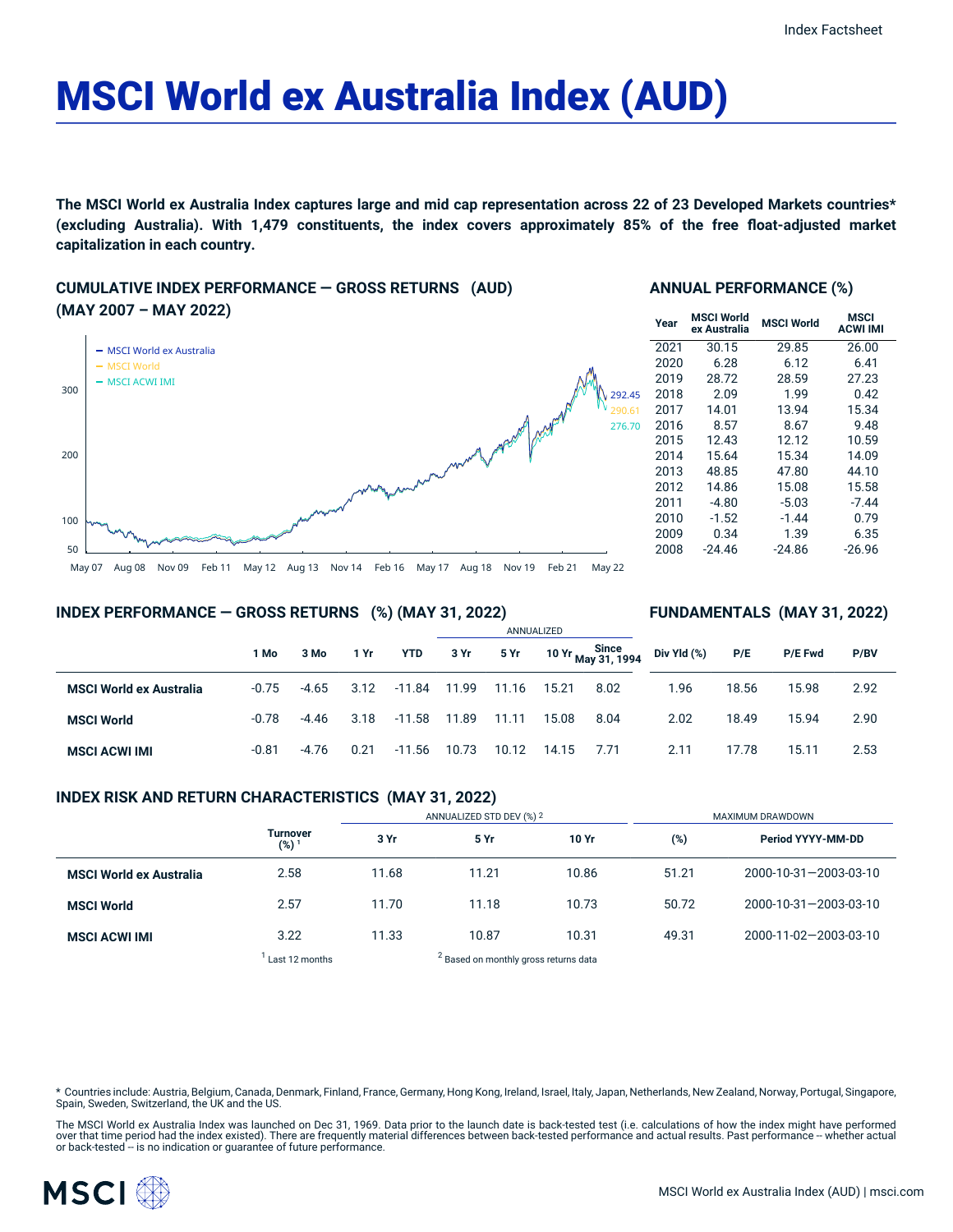#### **INDEX CHARACTERISTICS**

|                     | <b>MSCI World ex Australia</b> |  |
|---------------------|--------------------------------|--|
| Number of           | 1.479                          |  |
| <b>Constituents</b> |                                |  |
|                     | <b>Mkt Cap (AUD Millions)</b>  |  |
| Index               | 73.362.642.87                  |  |
| Largest             | 3,404,095.81                   |  |
| <b>Smallest</b>     | 1.567.24                       |  |
| Average             | 49,602.87                      |  |
| <b>Median</b>       | 19.830.28                      |  |
|                     |                                |  |

# **TOP 10 CONSTITUENTS**

| lia<br>79 |                         | <b>Float Adj Mkt</b><br>Cap<br><b>AUD Billions)</b> | <b>Index</b><br>$Wt.$ $(\%)$ | <b>Sector</b>      |
|-----------|-------------------------|-----------------------------------------------------|------------------------------|--------------------|
|           | <b>APPLE</b>            | 3,404.10                                            | 4.64                         | Info Tech          |
| ıs)       | MICROSOFT CORP          | 2.703.19                                            | 3.68                         | Info Tech          |
| 87        | AMAZON.COM              | 1,529.73                                            | 2.09                         | Cons Discr         |
| 81        | <b>ALPHABET A</b>       | 954.09                                              | 1.30                         | Comm Srvcs         |
| 24        | ALPHABET C              | 909.21                                              | 1.24                         | Comm Srvcs         |
| 87        | <b>TESLA</b>            | 902.31                                              | 1.23                         | Cons Discr         |
| 28        | JOHNSON & JOHNSON       | 658.86                                              | 0.90                         | <b>Health Care</b> |
|           | UNITEDHEALTH GROUP      | 652.25                                              | 0.89                         | <b>Health Care</b> |
|           | <b>NVIDIA</b>           | 650.73                                              | 0.89                         | Info Tech          |
|           | <b>META PLATFORMS A</b> | 638.75                                              | 0.87                         | <b>Comm Srvcs</b>  |
|           | Total                   | 13.003.20                                           | 17.72                        |                    |

# **FACTORS - KEY EXPOSURES THAT DRIVE RISK AND RETURN MSCI FACTOR BOX**



## **SECTOR WEIGHTS**



# **MSCI FaCS**



Neutral factor exposure (FaCS = 0) represents MSCI ACWI IMI.

# ● United States 69.89% ● Japan 6.34% ● United Kingdom 4.55% ● Canada 3.77% France 3.27% Other 12.17% 6.34% 69.89% 4.55% 3.77% 3.27% 12.17%

# **COUNTRY WEIGHTS**